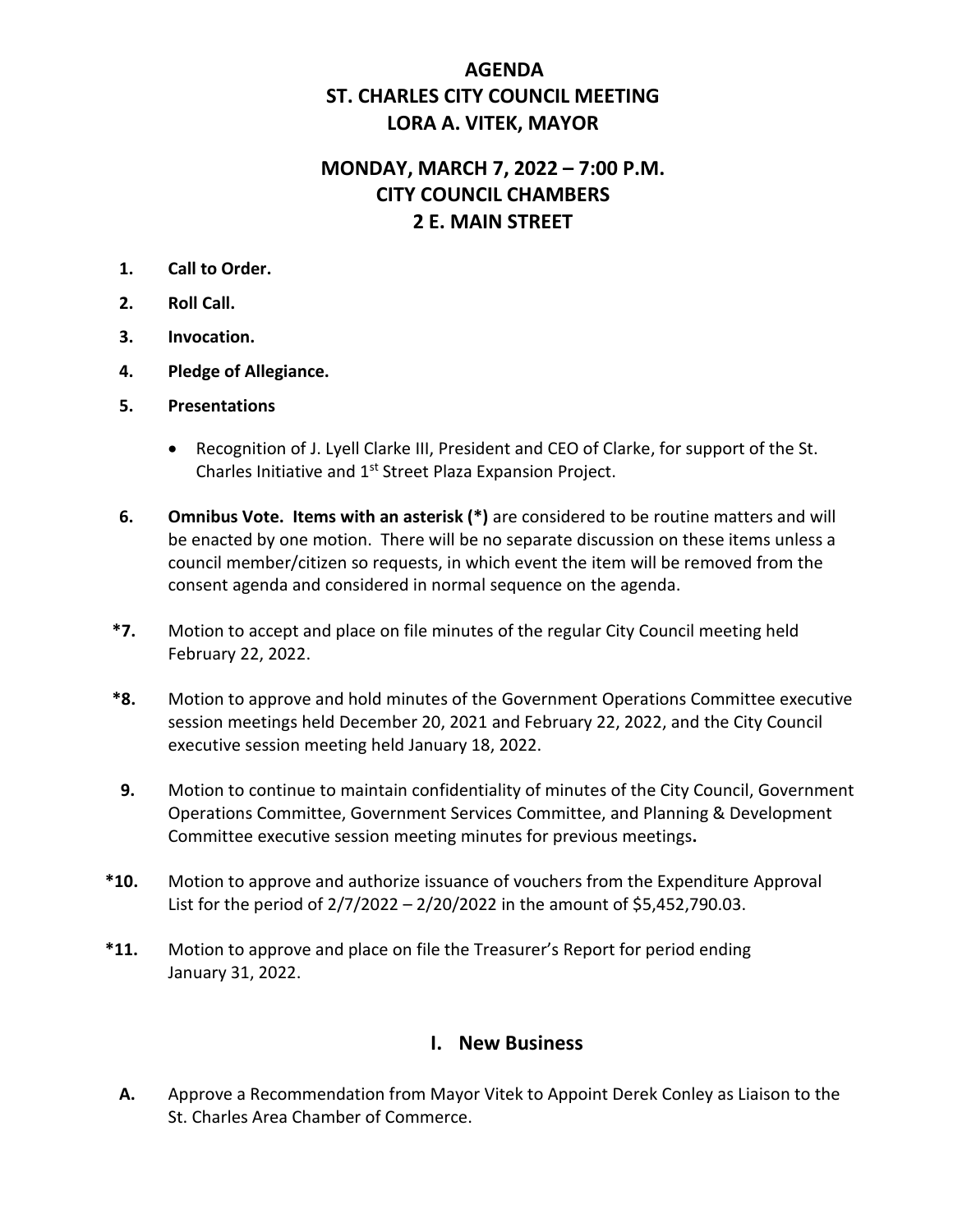March 7, 2022 City Council Meeting Page 2

**B.** Motion to approve a **Resolution** Authorizing Publication and Sale of the 2022 City of St. Charles Official Zoning Map.

## **II. Committee Reports**

### **A. Government Operations**

- 1. Motion to approve a Proposal for a C-1 Liquor License Application and 2 am Late Night Permit for Dukes Northwoods Located at 7 E. Main St., St. Charles**.**
- \*2. Motion to approve an **Ordinance** Amending Title 5 "Business Licenses and Regulations", Chapter 5.20 "Massage Establishments", Section 5.20.150 "Massage Business Commissioner; Massage Business Commission; Suspension, Revocation of License; Fines, Costs" of the St. Charles Municipal Code.
- \*3. Motion to approve support renewal with IT Solutions Group, Inc. for professional services, software and hardware for a not-to-exceed cost of \$29,400.
- \*4. Motion to approve an **Ordinance** Amending Title 2 "Administration and Personnel," Chapter 2.04 "City Council," Section 2.04.140, "Order of Business at Meetings" of the St. Charles Municipal Code.
- \*5. Recommendation to approve an **Ordinance** Amending Title 1, "General Provisions," Section 1.28.010, Title 2, "Administration and Personnel," Chapter 2.02, "Mayor," Section 2.02.050, "Mayor Pro-Tem"; Chapter 2.04, "City Council," Sections 2.04.030, "Special Meetings," 2.04.040, "Alderman-Salary," 2.04.060, "Mayor as Presiding Officer –Deciding Vote," and 2.04.145, "Omnibus Vote," of the St. Charles Municipal Code.
- \*6. Motion to accept and place on file Plan Commission Resolution No. 1-2022 A Resolution Recommending Approval of a Final Plat of Subdivision (Minor Subdivision) for Marion Avenue Subdivision (Zach Derrico)**.**
- \*7. Motion to approve an **Ordinance** Granting Approval of a Final Plat of Subdivision for Marion Avenue Subdivision.
- \*8. Motion to accept and place on file minutes of the February 22, 2022 Government Operations Committee meeting.

#### **B. Government Services**

\*1. Motion to approve a **Resolution** to Award Additional Budgeted Funds to Hooper Corporation for Electric Distribution Reinforcement and Upgrade Replacement Services.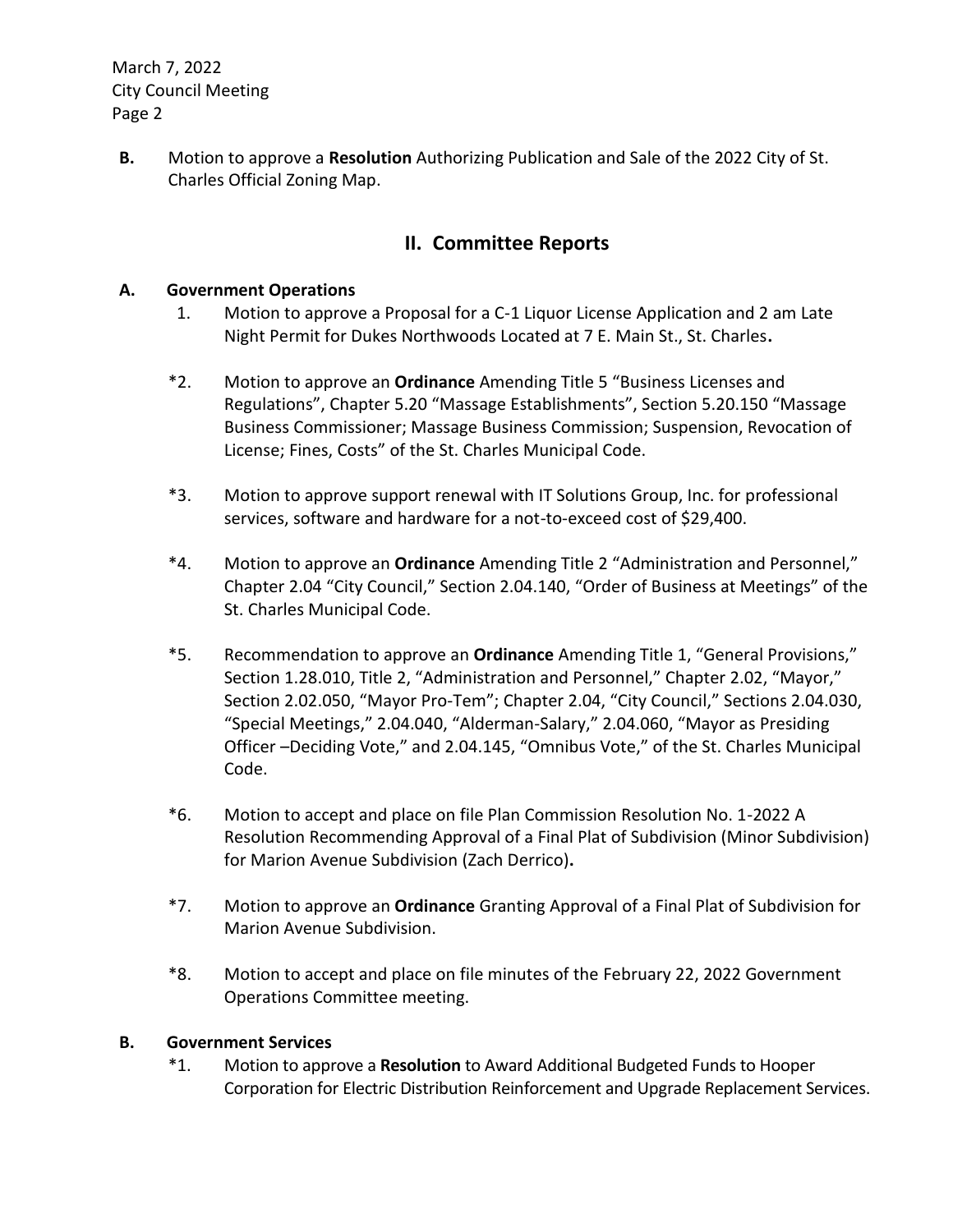March 7, 2022 City Council Meeting Page 3

- \*2. Motion to approve an **Ordinance** Replacing Existing City Code 13.08.320 titled "Renewable Generation Energy Purchase Policy" with a new "Customer Self-Generation Net Metering Policy" in Accordance with the Newly Enacted State of Illinois "Climate and Equitable Jobs Act".
- \*3. Motion to Approve an **Ordinance** to Replace Existing City Code 13.08.315 titled "Interconnection Services for On-Site Generation Facilities" with a new "City of St. Charles Customer-Owned Generating Facilities Interconnection Policy" in Accordance with the Newly Enacted State of Illinois "Climate and Equitable Jobs Act".
- \*4. Motion to Approve a **Resolution** to Award Bid of Water and Wastewater Treatment Chemicals unit cost to Hawkins Inc. for a one-year period beginning May 1, 2022 through April 30, 2023.
- \*5. Motion to approve a **Resolution** to approve Notice of Intent to IHC Construction Company for the Construction Project in the amount of \$6,270,000. Contingent of the IEPA bid approval, the Notice of Award and Notice to Proceed and a Resolution authorizing the Mayor, Clerk and City Staff to execute the same on behalf of the City of St. Charles will be issued by the City.
- \*6. Motion to approve an **Ordinance** Authorizing the City of St Charles to borrow funds from the IEPA Water Pollution Control Loan Program for Riverside Lift Station.
- \*7. Motion to approve a **Resolution** approving Notice of Intent to Whittaker Construction and Excavating Inc. for the Construction Project in the amount of \$14,878,150. Contingent of the IEPA bid approval, the Notice of Award and Notice to Proceed and a Resolution authorizing the Mayor, Clerk and City Staff to execute the same on behalf of the City of St. Charles will be issued by the City.
- \*8. Motion to approve a **Resolution** to execute an agreement with Milieu Landscaping for mowing services for a period of five years.
- \*9. Motion to approve a **Resolution** to execute an agreement with Eco Clean Maintenance for Janitorial Services at City Facilities for a period of five years.
- \*10. Motion to approve a **Resolution** to award a one-year contract extension to Midwest Salt for water treatment salt.
- \*11. Motion to approve a **Resolution** to approve Muscat Painting unit cost bid for 2022/2023 Fire Hydrant Painting and additional two fiscal years based on annual budget approval.
- \*12. Motion to approve a **Resolution** to Waive the Formal Bid Procedure and award proposal to LAI Ltd. for the replacement of one Lift Station pump.